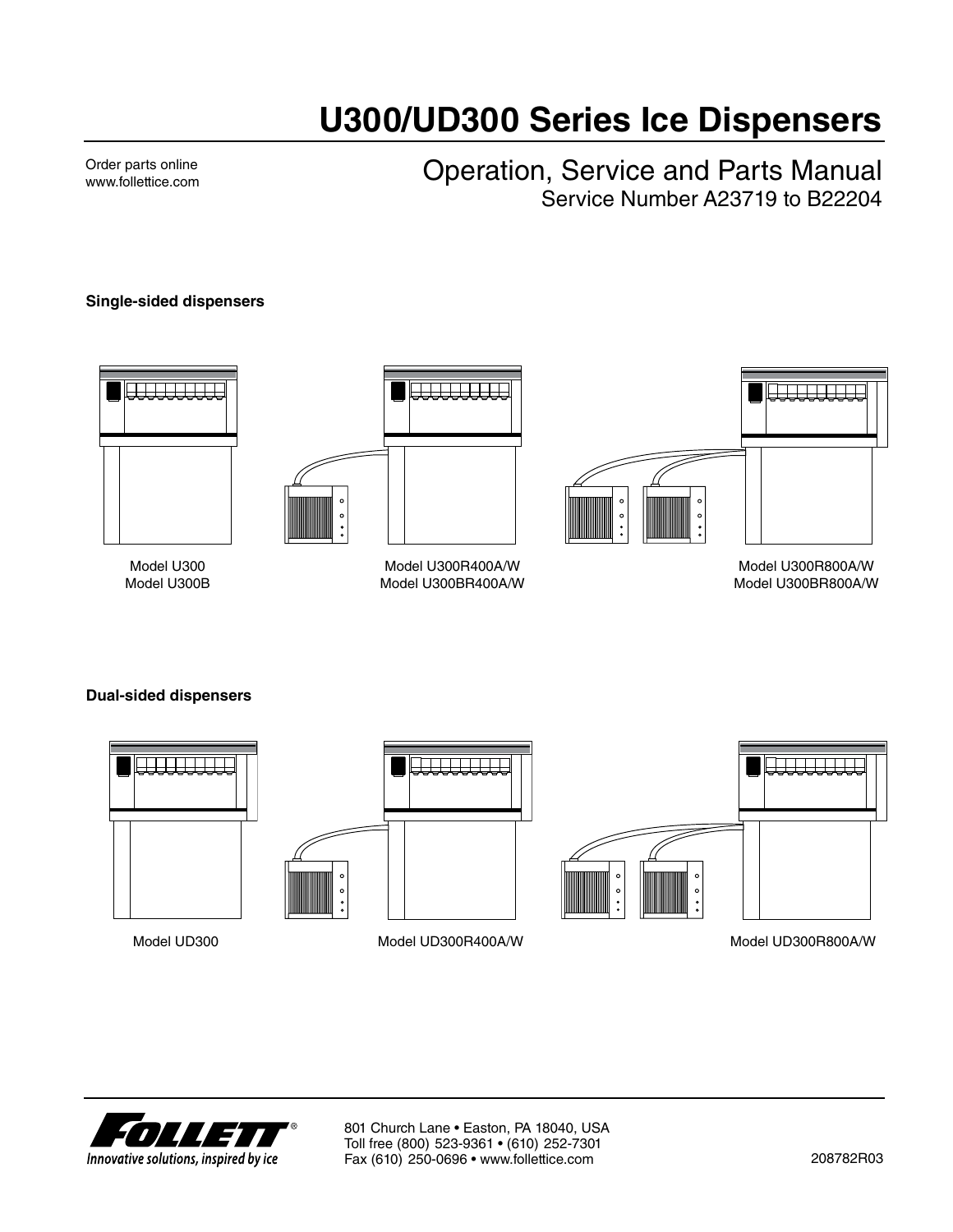### **Welcome to Follett**

Follett ice dispensers enjoy a well-deserved reputation for excellent performance, long-term reliability and outstanding after-the-sale support. To ensure that this dispenser delivers that same degree of service, we ask that you take a moment to review this manual before using the dispenser. Should you have any questions or require technical help at any point, please call our technical service group at (800) 523-9361 or (610) 252-7301.

### **Before you begin**

Check your paperwork to determine which model you have. Following is an explanation of the different model numbers in the U300 series.





- Storage area of dispenser contains mechanical, moving parts. Keep hands and arms clear of this area at all times. If access to this area is required, power to unit must be disconnected first.
- **• Follett manual load units accommodate most cube/cubelet ices up to 1" square and Follett compressed nugget ice. Crushed, flake, bagged or congealed ice cannot be used. Use of these ices can jam dispenser and void warranty. Separate any "waffle-like" sections of cubes before adding to dispenser. If you have questions concerning your ice type, call Follett's customer service group at (800) 523-9361 or or ( 610) 252-7301.**
- Follett recommends use of an activated carbon filter for units equipped with icemakers.
- Ice is slippery. Maintain counters and floors around dispenser in a clean and ice-free condition.
- Ice is food. Follow cleaning instructions to maintain cleanliness of delivered ice.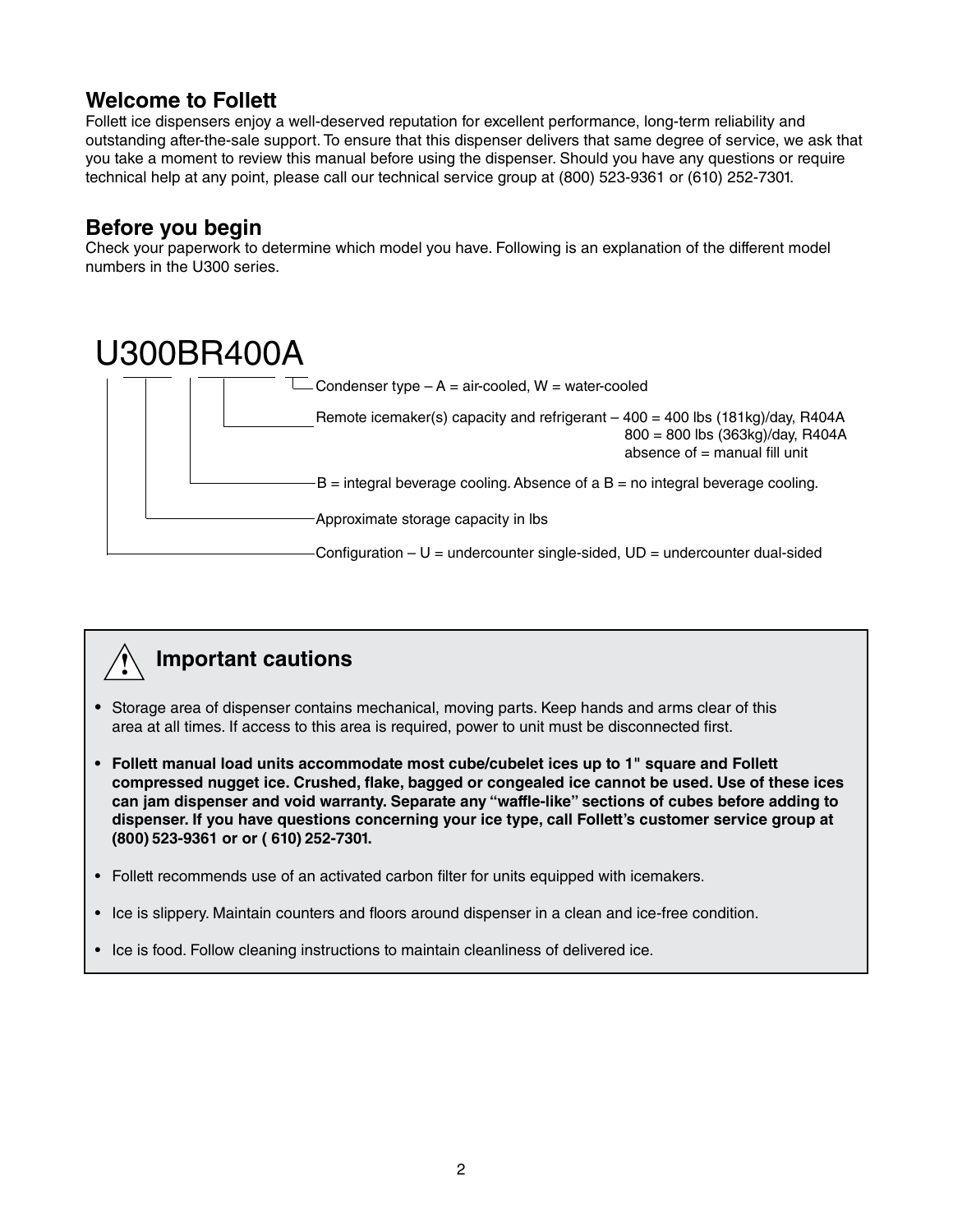### **Electrical Specifications – 115V, 60Hz, 1 phase**



**U300 series dispensers with remote icemaker(s) require separate circuit and ! disconnect for each icemaker and dispenser.**

#### **Single-sided models**

U300 – dispenser 6.0 amps U300B – dispenser 7.0 amps U300R400A/W – dispenser 6.0 amps, icemaker 11.0 amps U300BR400A/W – dispenser 7.0 amps, icemaker 11.0 amps U300R800A/W – dispenser 6.0 amps, icemakers 11.0 amps each U300BR800A/W – dispenser 7.0 amps, icemakers 11.0 amps each

#### **Dual-sided models**

UD300 – dispenser 8.0 amps UD300R400A/W – dispenser 8.0 amps, icemaker 11.0 amps UD300R800A/W – dispenser 8.0 amps, icemakers 11.0 amps each

 **Note: Each icemaker and dispenser require separate circuit with electrical disconnect within 10 feet (6m). Equipment ground required. Standard electrical** – 115V, 60 Hz, 1 phase. Max. fuse dispenser – 15 amps; each icemaker – 20 amps.

**On all models with remote icemaker(s), black wire on icemaker control board LINE VAC terminal must be moved to 24V terminal. !**

### **Plumbing**

**Do not reduce size of drain lines or tie drains together. !**

#### **Dispenser – all models**

3/4" PVC slip fit bin drain

- 1" PVC slip fit drain pan drain(s)
- 1" PVC slip fit beverage bath drain (units with beverage cooling only)

**Note**: Drains must be hard piped and insulated. Maintain 1/4" per foot (6mm per 304mm) min. slope

#### **Icemaker** – **automatic load models only**

- 1/4" FPT water in
- 1/2" MPT drain
- 3/8" FPT condenser inlet (water-cooled condenser only)
- 1/2" FPT condenser drain (water-cooled condenser only)

**Note:** Water disconnect within 10 feet (3m) of icemaker(s) is required for automatic load units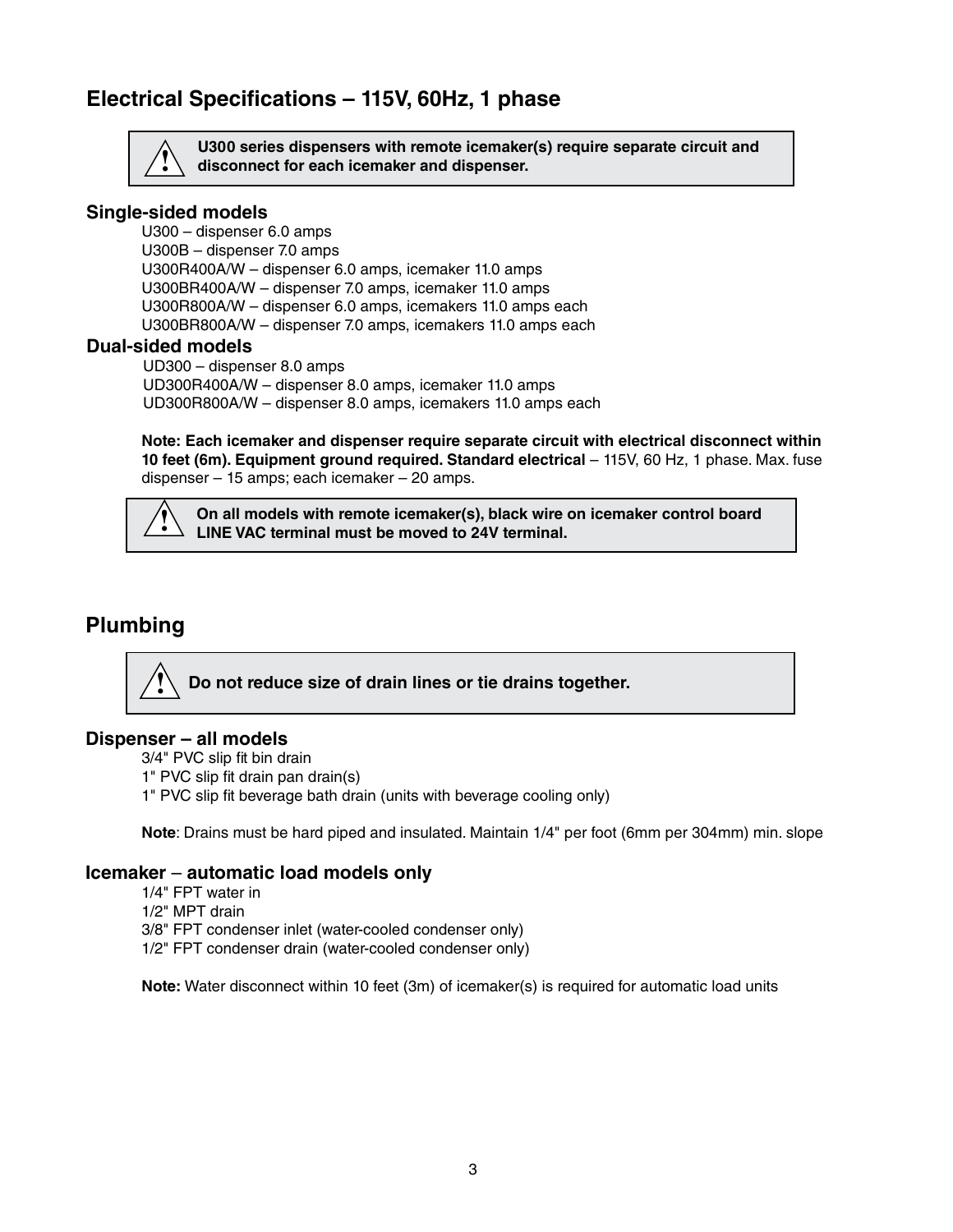## **U300 series single-sided dispensers**

### **Required clearances:**

**• 60" (1524mm) for installation**

**• 49" (1245mm) for auger removal**

#### **Front view**



**Side view – ice dispense chute**

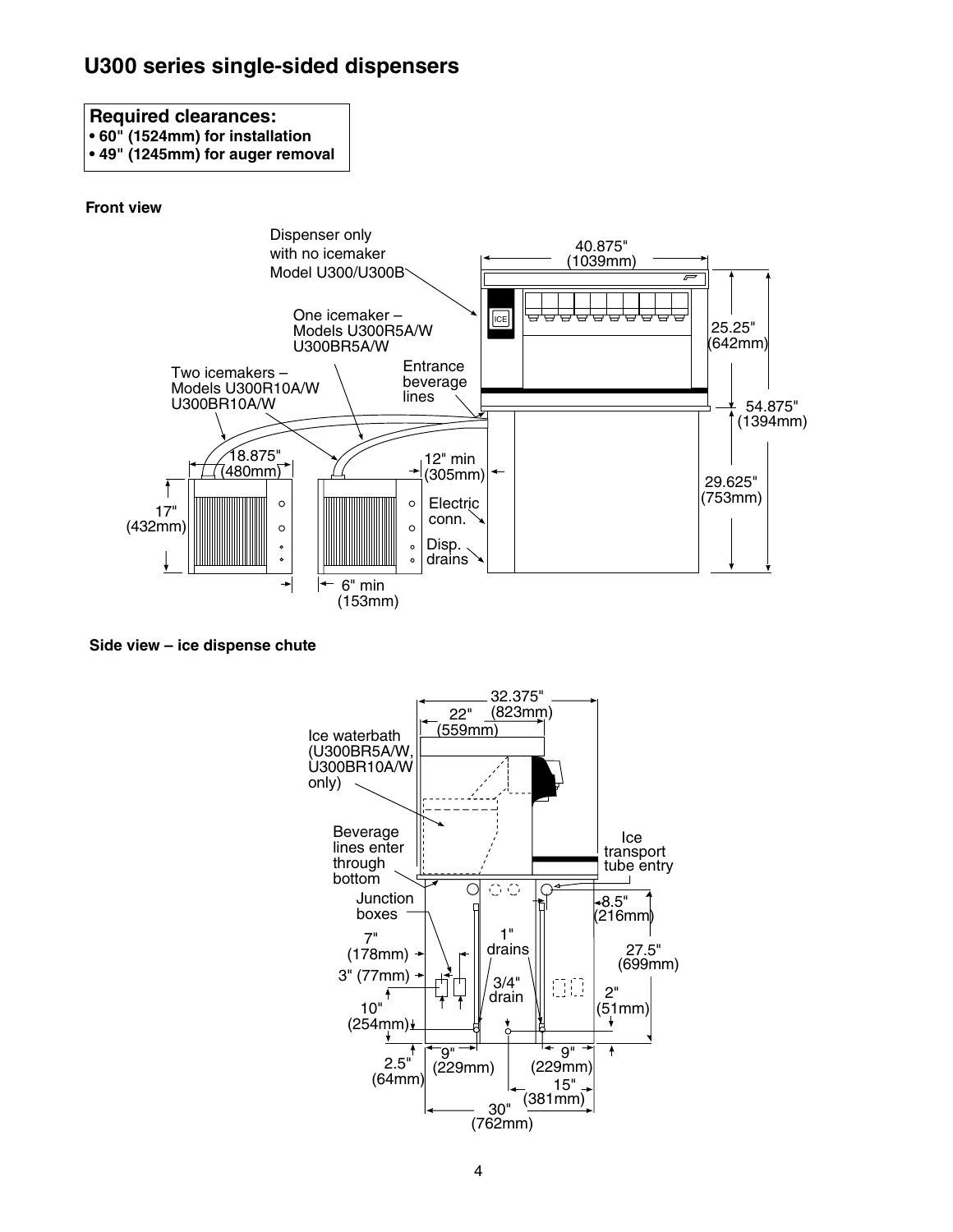# **UD300 series dual-sided dispensers**

### **Required clearances:**

- **60" (1524mm) for installation**
- **49" (1245mm) for auger removal**

#### **Front view**



**Side view - ice dispense chute**





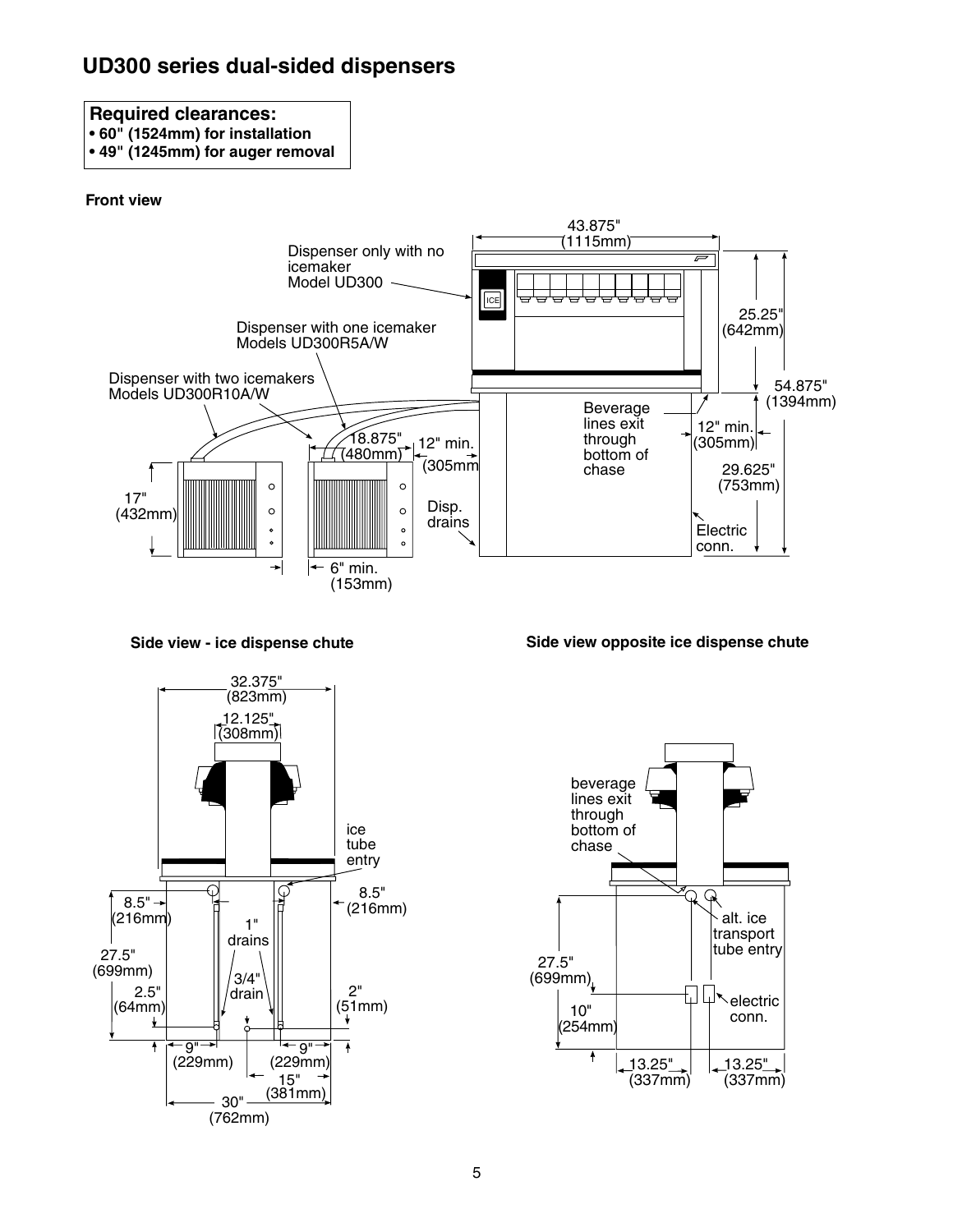### **To start up and operate dispenser**

- 1. Follow all cleaning and start-up instructions in U300 Installation Manual packed with dispenser before operating dispenser.
- 2. Turn power switches located under dispenser top to ON position.
- 3. For manual load models, remove drain pan and fill storage area with compatible ice. **(See caution on page 2 of this manual concerning ices which may be used in this dispenser.)**
- 4. For automatic fill models, turn icemaker (bin signal) switch(es) located inside dispenser top to ON position and begin to make ice.
- 5. When dispenser has at least 6" (153mm) of ice in storage area, press lever or button to ensure that dispenser is operating properly.

### **How dispenser works**

Follett's single-sided U300 series and dual-sided UD300 series ice dispensers are available in manual load configurations (using ice from another source) or automatic load configurations (fed from one or two Follett 400 lb/ day remote icemakers). An ice water bath beverage cooling system located directly behind valves is available for single-sided U300 series dispensers. Dual-sided units must use a separate mechanical cooling system to cool beverage lines.

In all models, ice is stored below counter in dispenser storage area. When dispense lever or button is pushed, dispense motor is activated. This causes wheel assembly in storage area to rotate counterclockwise, moving ice to vertical auger assembly. Vertical auger carries ice up to dispense chute where it drops by gravity into container.

In automatic load models, ice is manufactured in either one or two Follett remote icemakers. These icemakers may be located up to 20 ft (3m) away from dispenser. As water freezes to inside walls of icemaker evaporator, a rotating stainless steel auger removes ice and carries it to top of evaporator assembly where it is compressed and extruded through an outlet port. The extruded ice is then pushed through tube to storage compartment of dispenser. A bin thermostat shuts off icemaker when storage compartment is full.

# **Periodic cleaning of dispenser**

**Do NOT run plastic parts (drain pan, dispense chute cover, dispense wheel) through ! a dishwasher.**

- **Solution A:** Prepare cleaning solution (200 ppm available chlorine content) of Ecolab Mikro-chlor Cleaner or equal chlorinated detergent. Solution temperature must be at  $75^\circ - 125^\circ F (23^\circ - 52^\circ C)$ .
- **Solution B:** Prepare sanitizing solution (50 ppm available chlorine content) of Ecolab Mikro-chlor Cleaner or equal chlorinated detergent. Solution temperature must be at  $75^\circ - 125^\circ F (23^\circ - 52^\circ C)$ .

#### **Recommended daily cleaning of drain pan**

- 1. Remove all debris from drain pan.
- 2. Pour 1 gallon (4L) hot water into drain pan to keep drain lines clear.

#### **Recommended weekly cleaning**

- 1. Remove drain pan(s) and grille(s) and wash with Solution A above. Rinse thoroughly.
- 2. On units with beverage valves, remove nozzles and diffusers from valves, soak for at least 10 minutes in cleaning Solution A, rinse, sanitize with Solution B and reinstall.
- 3. Pour a solution of one cup (8 oz/237ml) household bleach mixed with one gallon (3.8L) hot water into drain pan(s) to help prevent algae growth in drain lines.

#### **Recommended quarterly cleaning (every 3 months)**

- 1. Empty all ice from dispenser.
- 2. Remove dispenser top and turn bin signal switch(es) and dispenser power switch to OFF position.
- 3. Remove dispenser drain pan(s) and grille(s).
- 4. Remove thumbscrews from splash panel, lift up and out at bottom of panel and remove.
- 5. Remove chute cover(s), dispense chute(s), auger tube and auger (see disassembly instructions).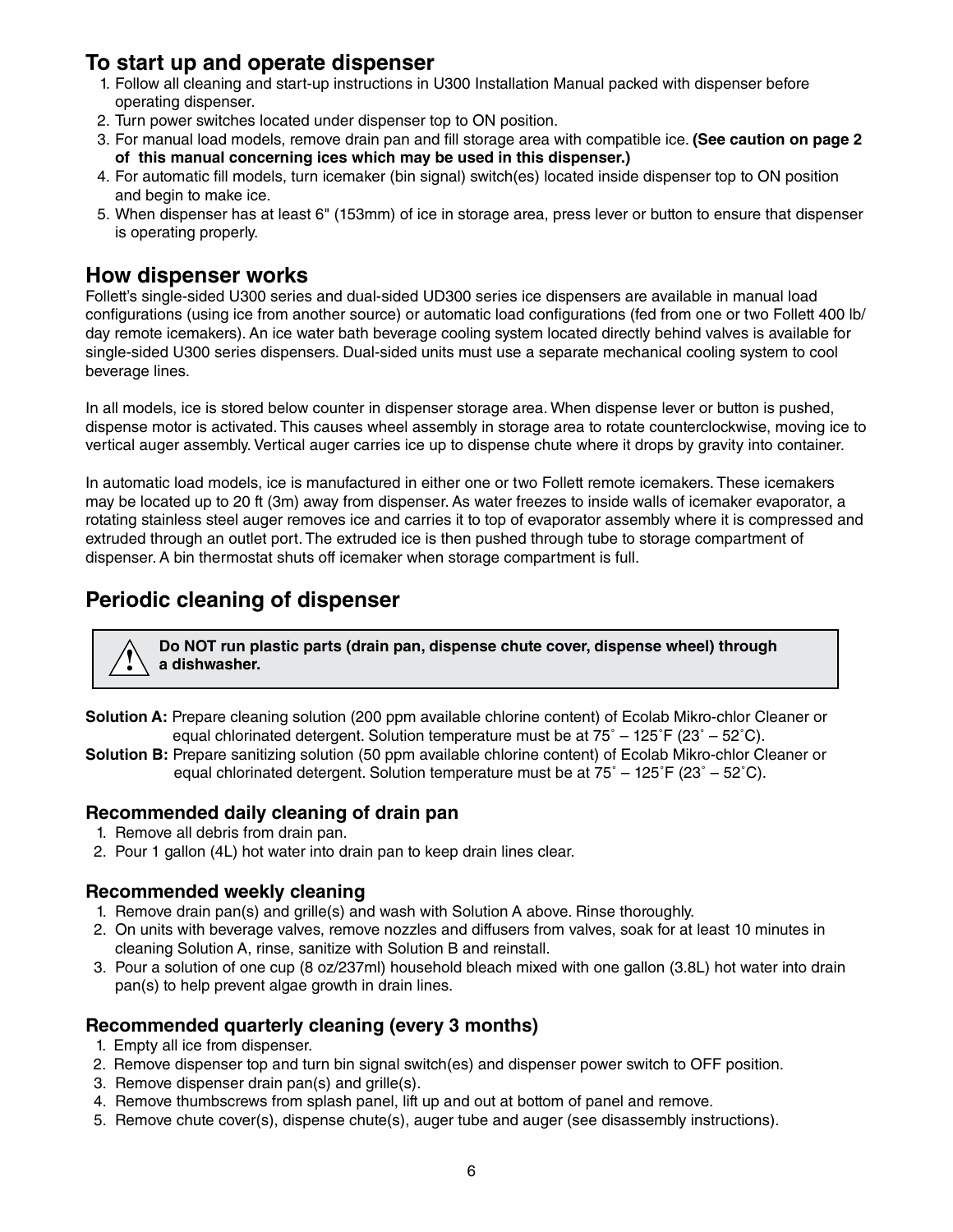- 6. Remove yoke rods, drive shaft and dispense wheel (see disassembly instructions).
- 7. Clean all components and bin storage area with Solution A, rinse thoroughly with clear water and sanitize with Solution B. **Caution: To avoid damage to switch, do not immerse chute cover in solution. Wipe only with cleaning cloth.**
- 8. On units with beverage valves, remove nozzles and diffusers from valves, soak for at least 10 minutes in cleaning Solution A, rinse, sanitize with Solution B and reinstall.
- 9. For models with integral ice water bath beverage cooling only:
	- a. Lower Tygon drain tube found on drain connection side of waterbath into PVC waterbath drain and drain ice water bath.
	- b. Wash bath interior and components with Solution A, using a bottle brush to clean coils.
	- c. Reposition Tygon waterbath drain line in UP position.
	- d. Fill waterbath with Solution A and turn power back on.
	- e. Allow pump to run for 2 minutes to clean pump and pump lines.
	- f. Turn power OFF, drain bath and secure tube in UP position.

#### **Putting unit back in service after quarterly cleaning**

- 1. On units with integral beverage cooling, fill ice water bath manually with potable water. Add ice slowly enough to avoid spillage over top of waterbath.
- 2. Reassemble components.
- 3. For manual load units, turn dispenser power switch to ON position and fill unit with approved ice (see caution statement page 2).
- 4. For automatic load units, turn bin signal switch(es) and dispenser power switch to ON position and allow storage area to fill.
- 5. When dispenser has at least 6" (153mm) of ice in lower storage area, press dispense button or lever to test that dispenser is functioning properly.

# **Quarterly cleaning of icemaker system**

**Units with an icemaker require that icemaker be cleaned at least every three months or more often if local water conditions dictate. Failure to clean icemaker system will result in decreased performance and potential damage to icemaker. Refer to Icemaker Operation and Service Manual for instructions. !**

# **Disassembly instructions for periodic cleaning**

#### **Dispense chute cover removal**

- 1. Remove dispenser top cover and turn three switches on electrical box OFF.
- 2. Remove two Phillips head screws from top of black dispense chute cover.
- 3. Pull chute cover forward and down to remove.
- 4. On push-button actuated units, disconnect plug on harness.

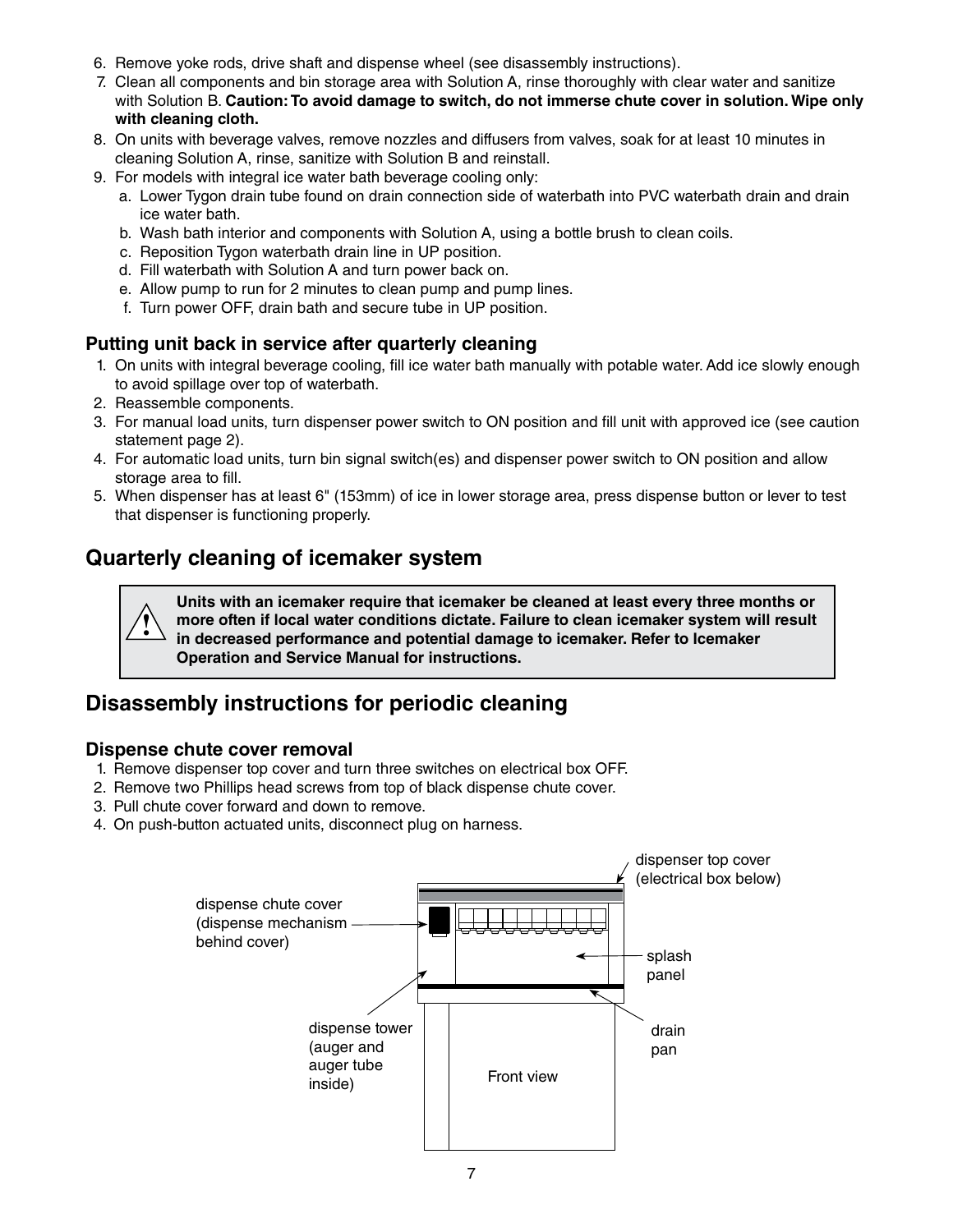#### **Gate assembly removal**

- 1. Remove black dispense chute cover.
- 2. Remove thumbscrews on each side of focus chute and remove.
- 3. Remove quick release pins holding dispense gate assembly and chute.
- 4. Lift gate up and over hinge tabs, then carefully pull and tilt to unhook from solenoid link.
- 5. Pull ice chute toward you to unclip from dimples on chute mounting bracket.
- 6. Pull ice chute and gate toward you and out through panel opening.

### **Auger and auger tube removal**

- 1. Remove black dispense chute cover, focus chute, dispense chute and gate assembly.
- 2. Remove drain pan.
- 3. Remove thumbscrews from splash guard and remove.
- 4. Remove thumbscrews from splash panel; lift and pull forward at base of panel and remove.
- 5. Unplug auger motor at electrical box.
- 6. Remove two 1/4-20 bolts holding auger motor to holddown bracket.
- 7. Remove two thumbscrews from auger motor stabilizer bracket and aside.
- 8. Lift auger motor off.
- 9. Remove dispense chute mounting bracket assembly.
- 10. Remove side panel of tower.
- 11. Remove screw holding top auger tube ring to lower ring.
- 12. Lift auger out of auger tube.
- 13. Lift out auger tube, turning as needed to clear rivnuts on side auger motor mounting bracket.

#### **Dispenser wheel removal**

- 1. Remove dispenser top and turn power switch OFF.
- 2. Remove drain pan and ice bin access cover below it.
- 3. Remove splash guard and wheel motor access cover.
- 4. Remove all ice from bin.
- 5. Unplug wheel motor at electrical box and remove ground wire.
- 5. Remove wheel motor by pulling out two quick release pins.
- 6. Lift drive shaft up through hole in countertop.
- 7. Lift dispense wheel out through drain pan opening.

#### **Dispense chute assembly**











fixed ramped yoke rod with bracket (below rotating drive bar)

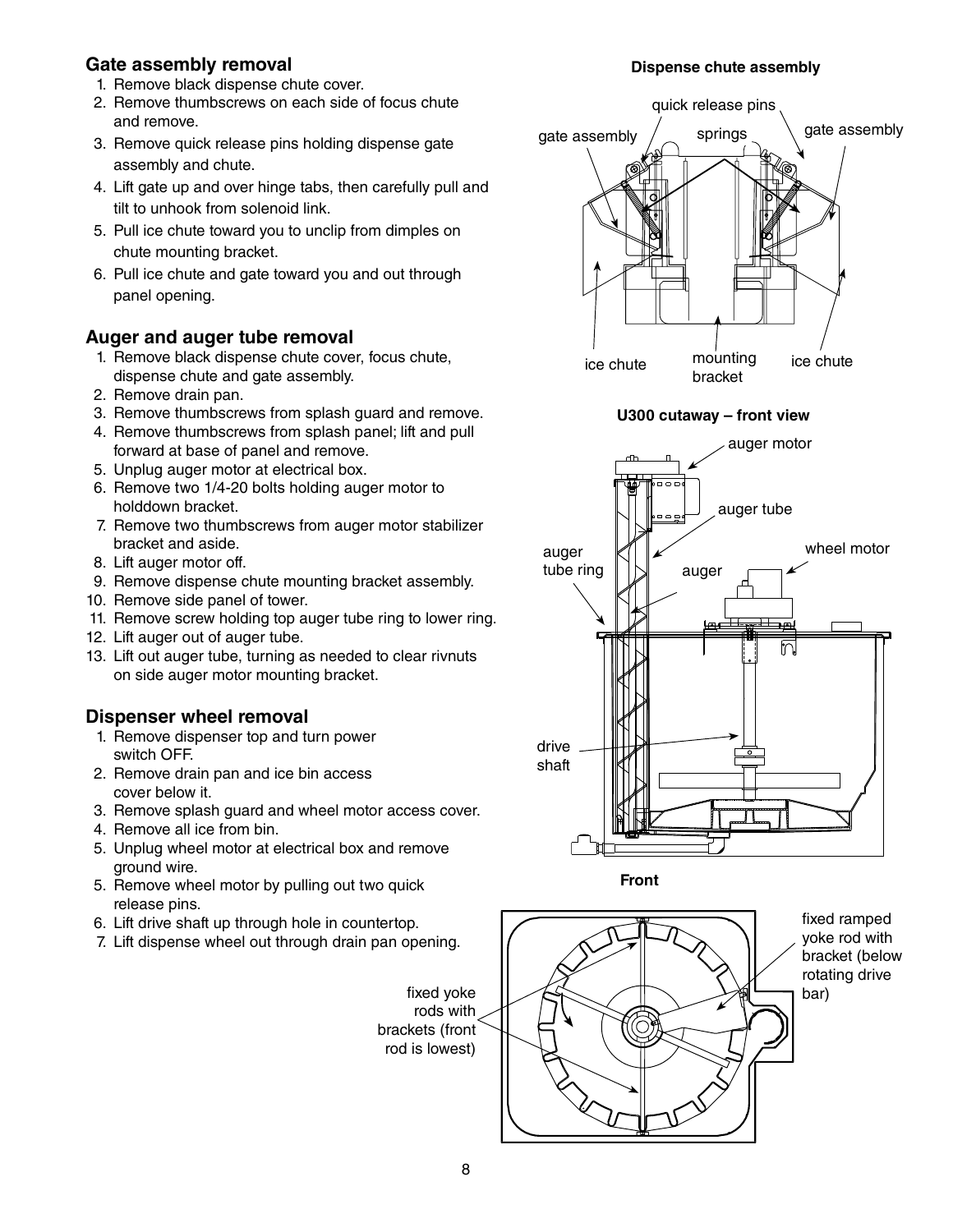#### **Wiring diagram Single-sided models with a service number of 5012607 or higher or any model with blue circuit board**

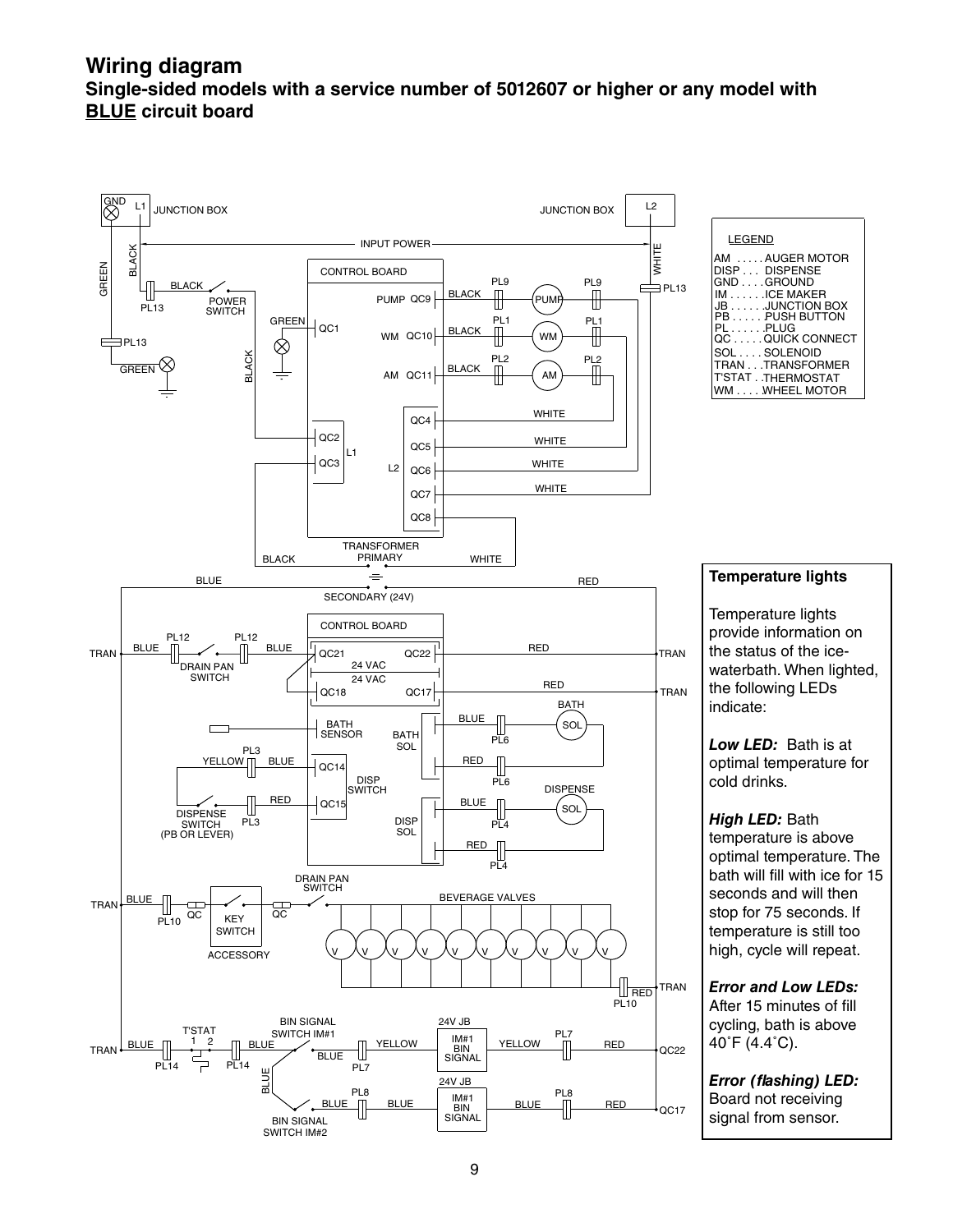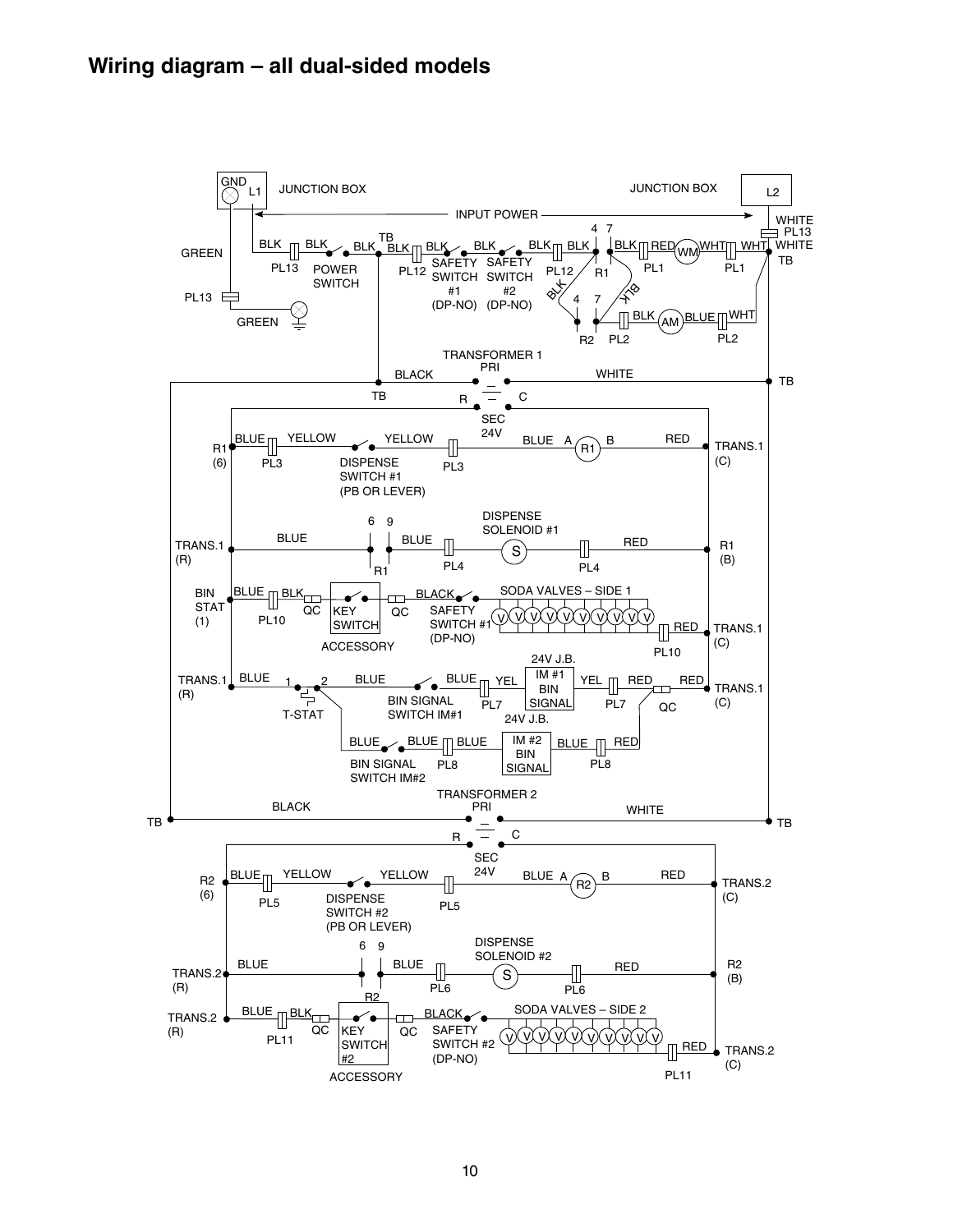#### **Service and parts Before calling for service**

- 1. Check that ice is in the dispenser and that congealed cubes are not causing a jam.
- 2. Check that circuit breaker and switches are in ON position.
- 3. Check that drain pan(s) are on securely. If ajar, neither dispenser nor valves will operate.
- 4. Check that all drains are clear.

**For units equipped with Follett compressed nugget icemaker, see Icemaker Operation and Service Manual for service and troubleshooting information.**

# **Dispenser troubleshooting guide**

| Symptom                                                                                                                                                                                  | <b>Possible cause</b>                                                                                                                                                                                                                                                                                                                     | <b>Solution</b>                                                                                                                                                                                                                                                                                                                                                                                                                                                         |  |
|------------------------------------------------------------------------------------------------------------------------------------------------------------------------------------------|-------------------------------------------------------------------------------------------------------------------------------------------------------------------------------------------------------------------------------------------------------------------------------------------------------------------------------------------|-------------------------------------------------------------------------------------------------------------------------------------------------------------------------------------------------------------------------------------------------------------------------------------------------------------------------------------------------------------------------------------------------------------------------------------------------------------------------|--|
| Ice does not dispense when switch<br>is actuated.<br>• Auger motor does not run<br>. Wheel motor does not run<br>• Gate does not open                                                    | 1. Power switch faulty or in OFF position;<br>loose connection.<br>2. Faulty dispense switch.<br>3. Faulty transformer/tripped breaker.<br>4. Faulty fill board.<br>5. Drain pan ajar.<br>6. Faulty drain pan safety switch.                                                                                                              | 1. Turn power switch to ON, check<br>connections.<br>2. Replace switch.<br>3. Replace transformer/reset<br>breaker.<br>4. Replace fill board.<br>5. Check pan and reseat.<br>6. Replace switch.                                                                                                                                                                                                                                                                         |  |
| Ice does not dispense.<br>• Auger motor runs<br>• Wheel motor runs<br>• Gate does not open                                                                                               | 1. Loose electrical connection.<br>2. Linkage problem between solenoid<br>and gate.<br>3. Faulty solenoid.<br>4. Faulty fill board.                                                                                                                                                                                                       | 1. Check connections.<br>2. Check linkage.<br>3. Replace solenoid.<br>4. Replace fill board.                                                                                                                                                                                                                                                                                                                                                                            |  |
| Ice does not dispense.<br>• Auger motor does not run<br>. Wheel motor runs<br>Ice does not dispense.<br>• Auger motor runs<br>• Wheel motor does not run<br>Warm drinks or soda foaming. | 1. Loose electrical connection.<br>2. Faulty auger motor.<br>3. Faulty run capacitor.<br>1. Loose electrical connection.<br>2. Faulty wheel motor.<br>3. Faulty run capacitor.<br>1. No ice in storage bin.<br>2. Water drained out of ice-waterbath.<br>3. Faulty circulating pump.<br>4. Faulty bath solenoid.<br>5. Faulty thermistor. | 1. Check connections.<br>2. Check auger motor.<br>3. Check run capacitor.<br>1. Check connections.<br>2. Check wheel motor.<br>3. Check capacitor.<br>1. Fill storage area with ice or<br>check icemaker operation. Push<br>reset on board.<br>2. Check that ice-waterbath drain<br>tube is in fixed upright position.<br>Push reset on board.<br>3. Check pump. Push reset on<br>board.<br>4. Replace bath solenoid. Push reset<br>on board.<br>5. Replace thermistor. |  |

**If problem persists after following this basic troubleshooting guide, call Follett's technical service department at (800) 523-9361 or (610) 252-7301.**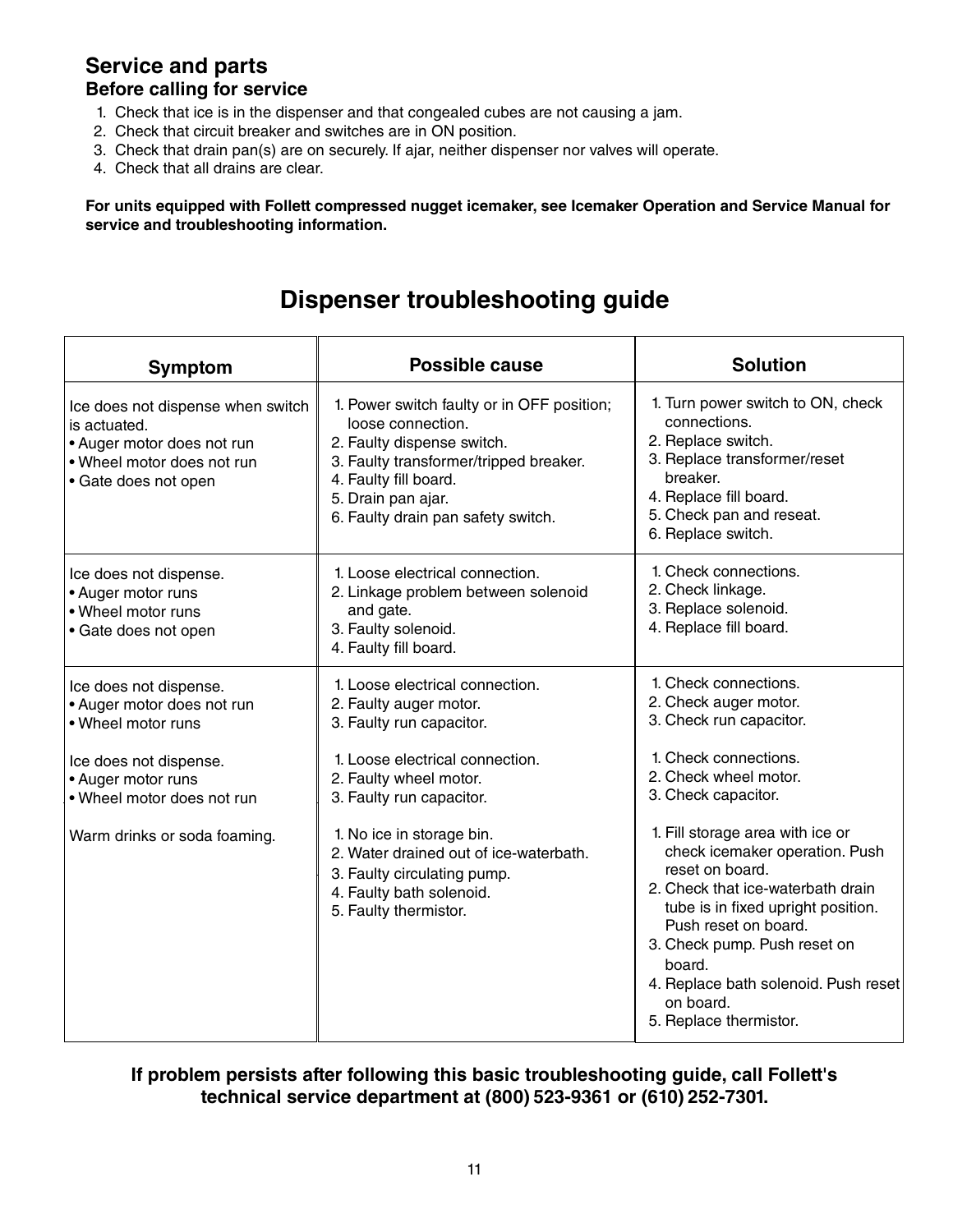| <b>Symptom</b>                   | <b>Possible cause</b>                                                                                                                                                                                                                                                                                                  | <b>Solution</b>                                                                                                                                                                                                                                                                             |
|----------------------------------|------------------------------------------------------------------------------------------------------------------------------------------------------------------------------------------------------------------------------------------------------------------------------------------------------------------------|---------------------------------------------------------------------------------------------------------------------------------------------------------------------------------------------------------------------------------------------------------------------------------------------|
| Beverage valves not operating.   | 1. Faulty 24V transformer.<br>2. Power switch faulty or in OFF position.<br>3. Drain pan switch faulty or not depressed.<br>4. Beverage key switch locking out access.<br>1. Front ice gate stuck open.                                                                                                                | 1. Check transformer & circuit<br>breaker.<br>2. Check power switch.<br>3. Check switch and placement of<br>drain pan.<br>4. Check valve lockout.                                                                                                                                           |
| Ice dispenses without actuation. | 2. Faulty rear solenoid.<br>3. Faulty pump/faulty bath temperature<br>sensor.<br>4. Linkage pin dislodged or broken.<br>5. Ice jam in rear chute.<br>6. Misplaced bath sensor causing jam of<br>rear chute.<br>7. Wire off rear solenoid causing ice to<br>dispense out front when filling bath,<br>without actuation. | 1. Adjust gate (contact Follett)<br>2. Replace solenoid.<br>3. Replace pump or bath sensor.<br>4. Check pin and reseat or replace if<br>broken.<br>5. Clear ice jam from chute.<br>6. Remount bath sensor in proper<br>location.<br>7. Reconnect wire.                                      |
| No ice in dispenser.             | 1. Power switch in OFF position or faulty.<br>2. Bin signal switches in OFF position or<br>faulty.<br>3. Faulty bin thermostat.<br>4. Faulty transformer.<br>5. Icemaker related problem.<br>6. Faulty or disconnected wiring.                                                                                         | 1. Check switch and replace if<br>necessary.<br>2. Check switch and replace if<br>necessary.<br>3. Replace bin thermostat.<br>4. Replace transformer.<br>5. Refer to icemaker Operation and<br>Service Manual for diagnosing.<br>6. Check for power and bin signal on<br>icemaker pc board. |

# **Disassembly instructions for service requirements only – NOT required for any cleaning procedure.**

#### **Ice water bath pump motor removal**

- 1. Disconnect electrical wires to pump.
- 2. Remove two screws anchoring pump motor bracket to water bath.
- 3. Loosen hose clamp on 1" (26mm) Tygon hose at pump and pull hose free of pump motor.
- 4. Slide motor and bracket toward center of dispenser and lift to remove.

#### **Plan view ice water bath**

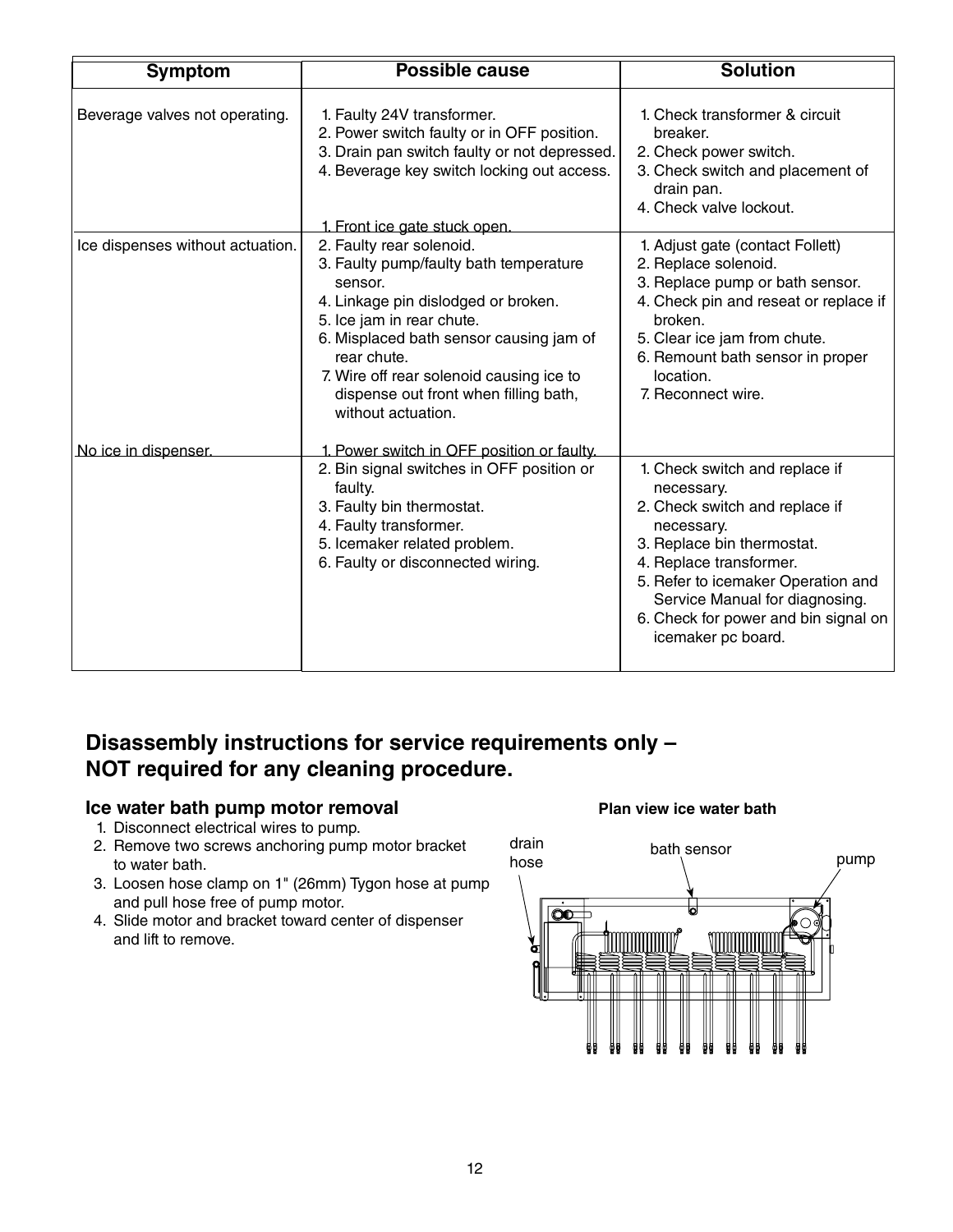### **Parts**



| Not shown | Switch, dispense lever (includes boot and spacer)              | 501714 |
|-----------|----------------------------------------------------------------|--------|
| Not shown | Boot, dispense switch button, lever                            | 501841 |
| Not shown | Access cover, wheel motor (behind splash guard)                | 501932 |
| Not shown | Skid                                                           | 501946 |
| Not shown | Carton and fillers                                             | 501947 |
| Not shown | Lip kit (plastic strip bordering ice bin opening and adhesive) | 502285 |
| Not shown | Insulation, transport tube (sold by the foot)                  | 501176 |
| Not shown | Tube, ice transport, 10 ft                                     | 502522 |
| Not shown | Tube, ice transport, 20 ft                                     | 502523 |
| Not shown | Plug 2 lead, male                                              | 502333 |
| Not shown | Plug 2 lead, female                                            | 502334 |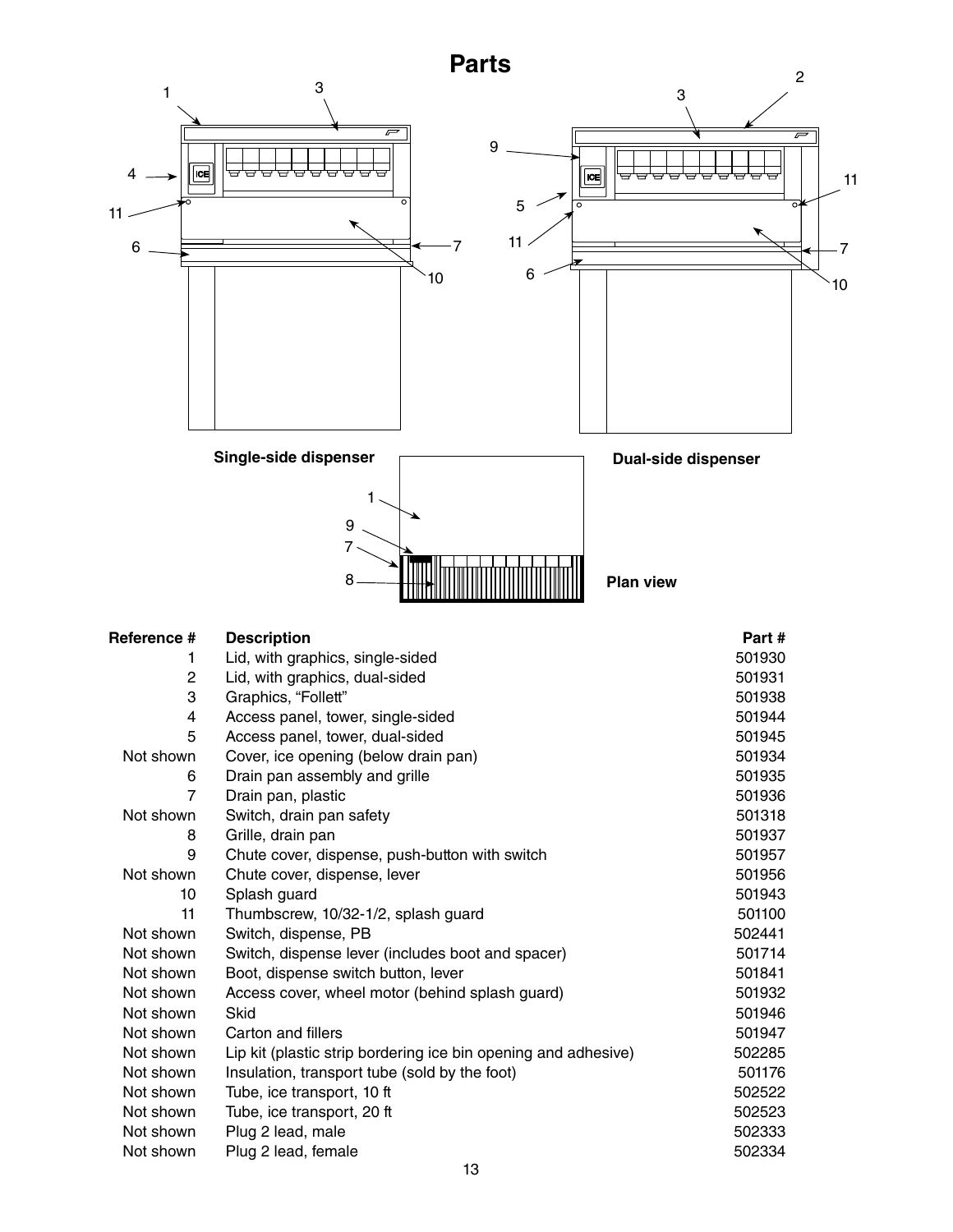

| Reference #    | <b>Description</b>                                             | Part#    |
|----------------|----------------------------------------------------------------|----------|
| 1              | Motor, auger (includes capacitor), 100 RPM*                    | 00918904 |
|                | *Note: If your machine serial number precedes C69443, then you |          |
| $\overline{c}$ | Bracket, auger motor hold-down                                 | 502047   |
| Not shown      | Bracket, auger motor stabilizer, single-sided models           | 502060   |
| Not shown      | Bracket, auger motor stabilizer, dual-sided models             | 502113   |
| Not shown      | Seal, shaft, auger motor                                       | 501977   |
| 3              | Auger                                                          | 501980   |
| 4              | Auger tube (includes insulation)                               | 502631   |
| 5              | Insulation, auger tube                                         | 502099   |
| 6              | Ring, auger tube, upper                                        | 501939   |
| $\overline{7}$ | Ring, auger tube, lower                                        | 502155   |
| 8              | Motor, wheel, Brother (includes capacitor)                     | 502657   |
| 9              | Bracket, wheel motor                                           | 501981   |
| Not shown      | Capacitor, wheel motor, Brother                                | 502658   |
| Not shown      | Gasket, wheel motor bracket                                    | 501982   |
| Not shown      | Pin, quick release, wheel motor (2 required)                   | 502102   |
| 10             | Drive shaft assembly, for Brother motor                        | 502630   |
| 11             | Agitator rods, fixed, front and back                           | 502629   |
| 12             | Wheel, dispense                                                | 501978   |
| 13             | Bearing plate, bottom auger                                    | 501971   |
| Not shown      | Bearing, bottom, auger                                         | 501972   |
| Not shown      | Agitator rod, ramped                                           | 502628   |
| Not shown      | Bracket, fixed agitator (3 used per unit)                      | 501974   |
| Not shown      | Thumbscrew, 10/32 x 3/4, fixed agitator bracket (2 required)   | 501259   |
| 14             | Tee, drain                                                     | 502059   |
| 15             | Thermostat box (includes 500514)                               | 502211   |
| Not shown      | Thermostat                                                     | 500514   |
| Not shown      | Retainer, ice hose (includes 2 thumbscrews)                    | 501764   |
| 16             | Bracket, ice hose and wheel motor                              | 502050   |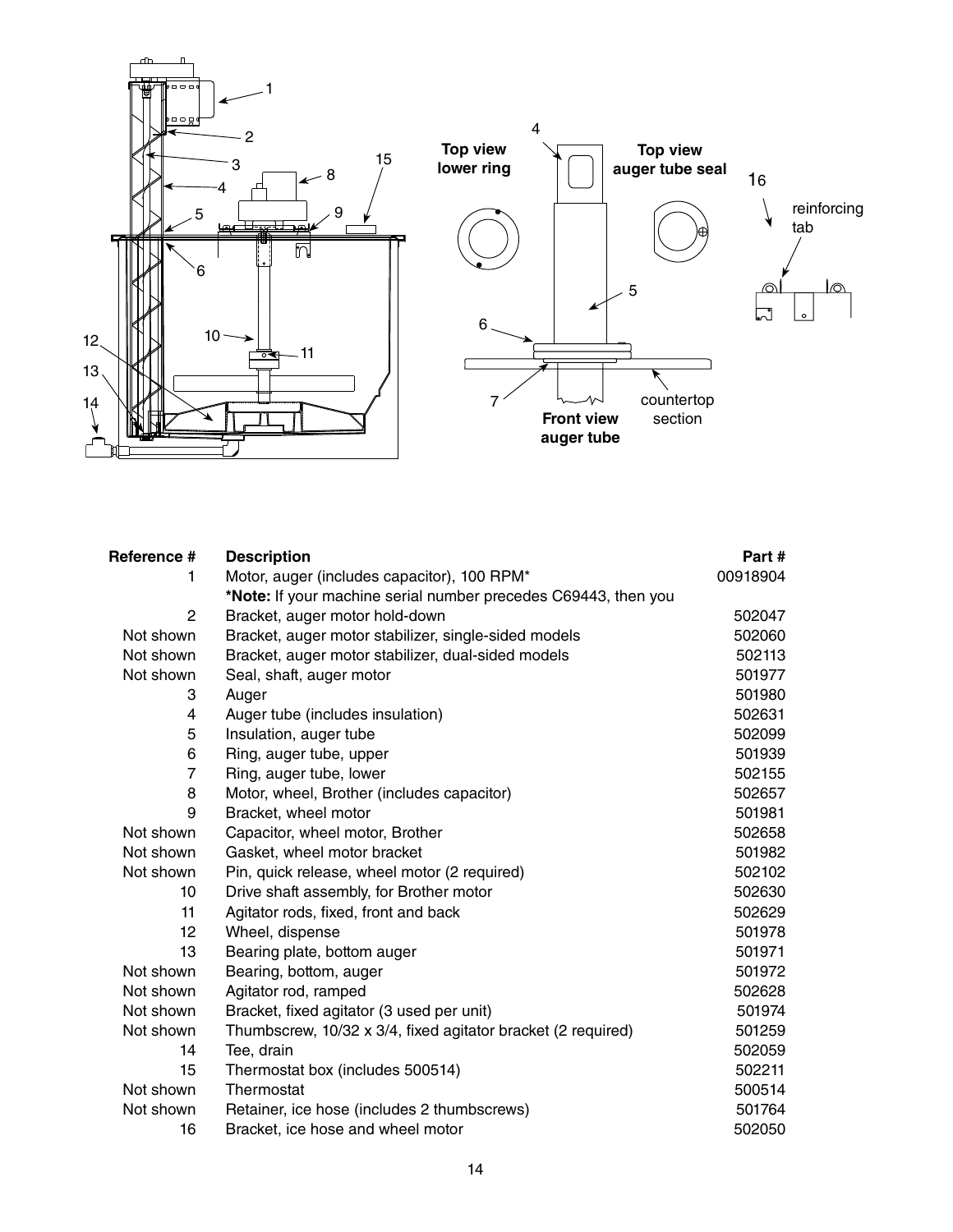



| Reference #           | <b>Description</b>                                                  | Part#  |
|-----------------------|---------------------------------------------------------------------|--------|
| 1                     | Manifold, carbonated water (bev. cooled units)                      | 502002 |
| $\mathbf{2}^{\prime}$ | Syrup coil                                                          | 501962 |
| 3                     | Waterbath ice guide assembly                                        | 502001 |
| 4                     | Bath sensor                                                         | 502208 |
| 5                     | Bracket, bath sensor                                                | 502210 |
| 6                     | Pump, waterbath                                                     | 501964 |
| Not shown             | Manifold, carbonated water (single-side, non-beverage cooled units) | 501968 |
| Not shown             | Tubing, vinyl, 1/2" (13mm) ID x 5/8" (17mm) OD (order by the        |        |
|                       | foot $-5$ feet required for bath, 2 feet required for overflow)     | 501965 |
| Not shown             | Tubing, vinyl, pump (order by the foot $-3$ feet required)          | 501966 |
| Not shown             | Syrup tube, insulated, non-bev. cooled units)                       | 501967 |
| Not shown             | Cap, carbonated water manifold valve fitting                        | 502062 |